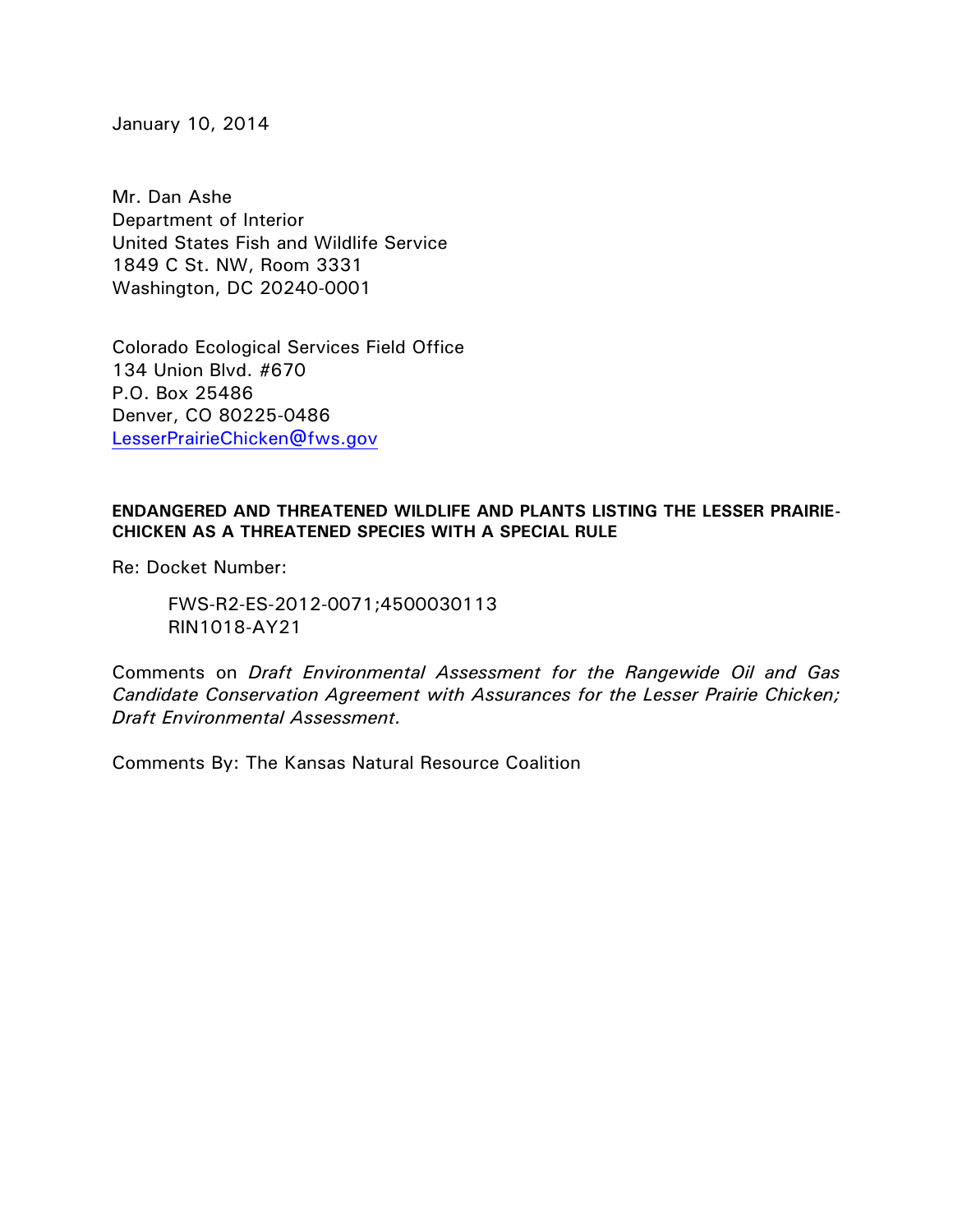## *Comments on Draft Oil and Gas Candidate Conservation Agreement With Assurances for the Lesser Prairie-Chicken; Draft Environmental Assessment*

The Executive branch of administrative government derives authority to make regulations and policy from the American people through congressional acts. Because local government is closest to the people, it remains the first level of accountability as gate keeper of the  $10<sup>th</sup>$  Amendment police powers to protect public safety, health and welfare. Local government has a duty to guard its residents from potential economic damage that could impact the social cohesiveness of its residents.

Through preparation of the *Draft Environmental Assessment for the Rangewide Oil and Gas Candidate Conservation Agreement with Assurances for the Lesser Prairie Chicken* (Draft EA) document, the United States Fish and Wildlife Service (USFWS) has formally recognized and publically accepted the applicability of the National Environmental Policy Act (NEPA) Procedural Process and the entire sphere of the pre-decisional requirements placed upon the Service by the Council of Environmental Quality (CEQ). Similarly, the Service, through its Draft EA action accepts the mandates levied by Executive Orders (EO) 11514, 13352, 12372, 12630, and 12291, and recent decisions by the  $10<sup>th</sup>$  Circuit Court of Appeals.

Because the Draft EA proposes to evaluate human impacts resulting from CCAAs that are integral to the WAFWA 5-state Rangewide Conservation Plan, any conclusions reached by USFWS in the NEPA Process are applicable to and will materially affect rural populations in portions of Oklahoma, Kansas, Texas, New Mexico and Colorado.

The Draft EA represents the sole attempt by USFWS to comply with NEPA and as a result, the Draft EA negates USFWS's position in the Federal Register Volume 77 Number 238, December 11, 2012 page 73887 that "environmental assessments for the Lesser Prairie Chicken (LPC) Listing need not be prepared…" because the Draft EA is now the Environmental Assessment for the Lesser Prairie Chicken Listing Proposal of public record.

## *General Comments*

The purpose of the NEPA EA Process (40 CFR 1508.21) is to present actions, alternatives and evidence in such a way as to determine if an Environmental Impact Statement (EIS) needs to be prepared or a Finding of No Significant Impact (FONSI) may be rendered (40 CFR 1508.13). The EA is to contain useful, high quality, and accurate scientific analysis, expert testimony, and CEQ regulations require it identify and concentrate on the issues that affect both natural and human environments (40 CFR 1502.24).

One component of the EA Process is to identify and focus on adverse effects to the human environment, and to enhance and balance any adverse effects from proposed agency action.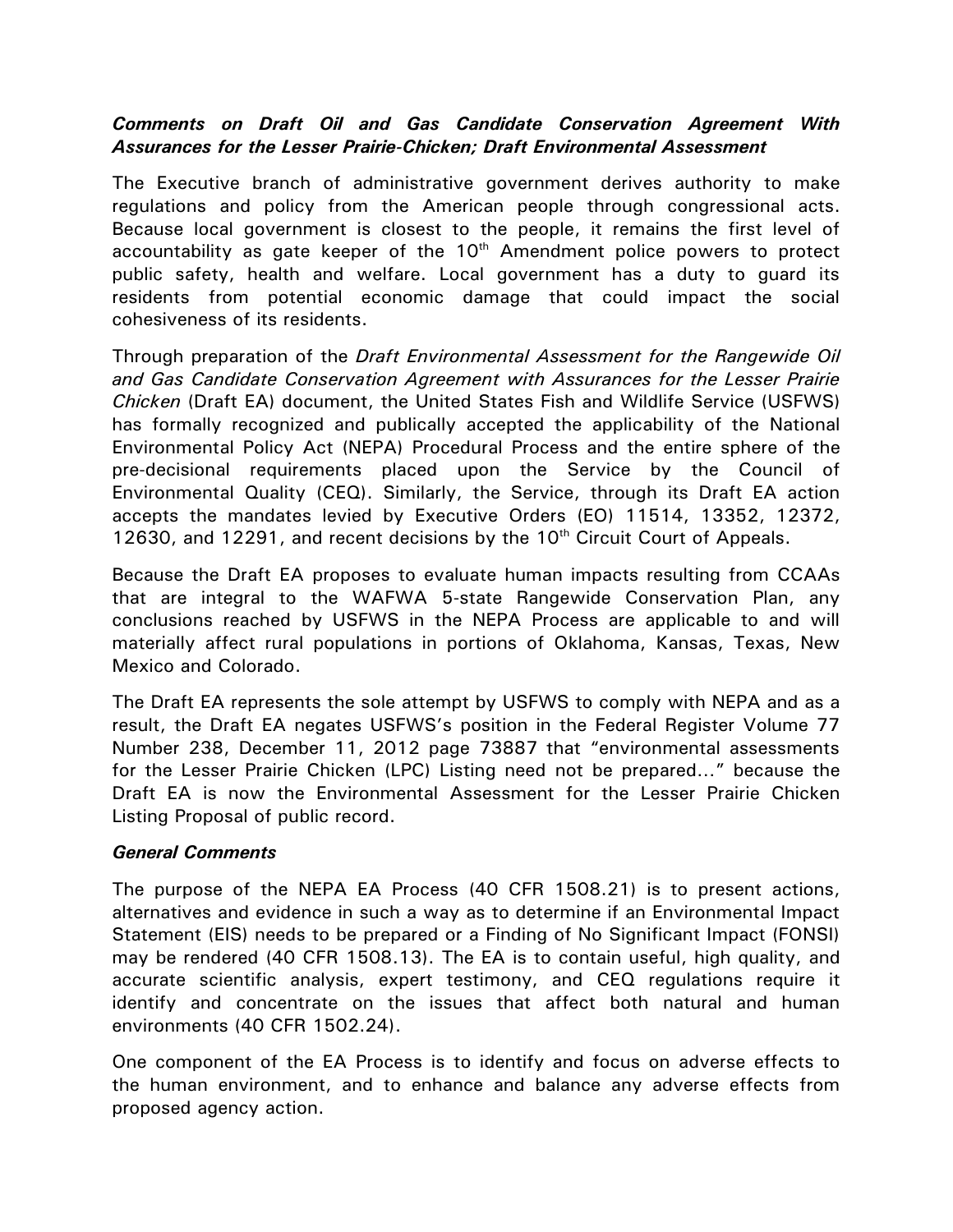The NEPA process is to be initiated early in the proposal process and is to be complete before a proposal is made in the Federal Register (40 CFR 1501.2, 40 CFR 1502.5, and 40 CFR 1502.5(b)). The Draft EA Process was started in August, 2013, and the document appears too late in the process to be meaningful; its sole purpose appears to be justification of the 5-State Rangewide Conservation Plan and Conservation Agreements that support that document.

As presented, the scope of the Draft EA is limited and it does not address human and natural impacts across all 5 states. The document appears to survey in a cursory fashion the impacts of Conservation Agreements to property owners and companies entering into Conservation Agreements; it contains no meaningful information necessary to gauge impacts to human and natural environments.

The purpose of the Draft EA is inadequate even for its stated objective:

The Draft EA is silent on the economic effects or impacts of Conservation Agreements long understood to devalue property (40 CFR 1501.2(b));

The Draft EA does not consider impacts to local economies resulting from lands being removed from oil and gas production for conservation activities;

The Draft EA does not consider the potential impact of "split estates" that could result on lands whose surface right holders differ from mineral-right holders;

The Draft EA does not consider impacts to local populations, economies, and communities resulting from "in perpetuity" Conservation Easements proposed for focal areas;

The Draft EA does not discuss that Oil and Gas lease holders in public lands will still be required to undergo the Section 7 Consultation Process, irrespective of their participation in CCAs or CCAAs;

The Draft EA does not mention the *Lesser Prairie Chicken Conservation Management and Study Plan* that has been adopted by 32 Kansas counties in the majority of the Lesser Prairie Chicken habitat – the conservation plan of record and preference by local government;

The Draft EA appears as a platform to convince private landholders of the necessity to enroll in the 5-State Rangewide Conservation Plan, and it does not contain meaningful consideration of any long term cultural, economic, or social impacts – the stated purpose for the NEPA and CEQ EA Process (40 CFR  $1502.1(q)$ ;

The Draft EA does not contain a minimum level of quantitative information necessary for the public to understand the economic effects of or potential necessity for preparation of an EIS – another stated purpose for the NEPA EA Process;